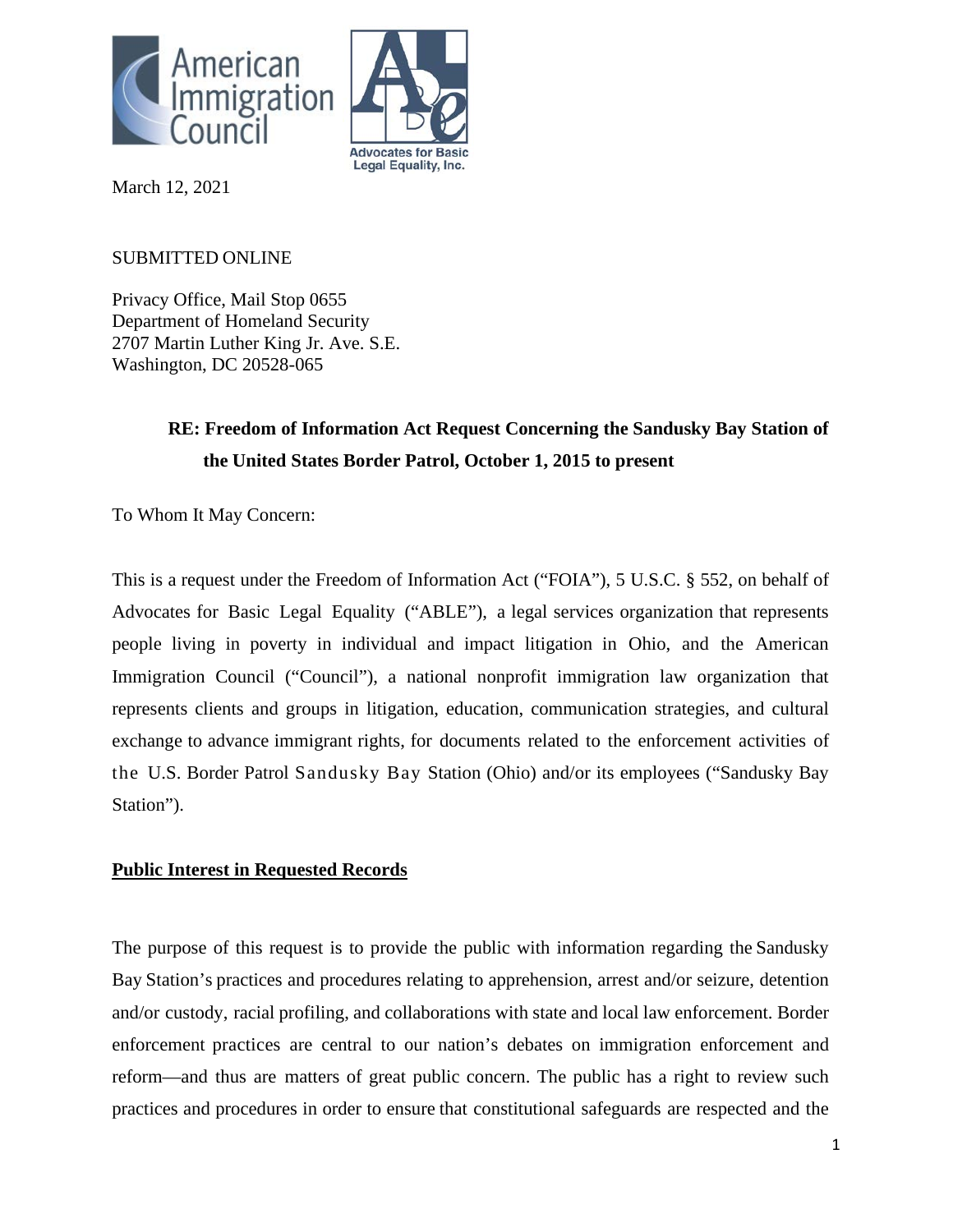rights of the most vulnerable are upheld. Courts have ordered CBP to produce documents similar to those requested here. For example, a federal district court repeatedly ordered a local New York Customs and Border Protection (CBP) office to search for and produce documents regarding that office's procedures and practices.<sup>[1](#page-1-0)</sup> Your prompt compliance in providing the records herein requested is necessary to vindicate the public's right to be part of an "informed citizenry, vital to the functioning of a democratic society, needed to check against corruption, and to hold the governors accountable to the governed."[2](#page-1-1)

#### **Request for Information**

We request the following records created by and/or in the possession of the Sandusky Bay Station on or after October 1, 2015:<sup>[3](#page-1-2)</sup>

- 1. Records concerning complaints or other communication received and/or investigated by the Office for Civil Rights and Civil Liberties (CRCL) against Sandusky Bay Station and/or its employees, including but not limited to:
	- a. Complaints alleging misconduct with respect to apprehension, arrest and/or seizure, detention and/or custody, racial profiling, and collaborations with state and local law enforcement agencies;
	- b. Complaints or communication received through the CRCL complaint line or email box or through referral from CBP;

<span id="page-1-0"></span><sup>1</sup> *Families for Freedom v. U.S. Customs & Border Prot.*, 797 F. Supp. 2d 375, 382 (S.D.N.Y. 2011); *Families for Freedom v. U.S. Customs & Border Prot.*, 2011 U.S. Dist. LEXIS 113143, \*11 – 24 (S.D.N.Y. Sept. 30, 2011); *Families for Freedom v. U.S. Customs & Border Prot*., 837 F. Supp. 2d 287, 293-304 (S.D.N.Y. 2011); *Families for Freedom v. U.S. Customs & Border Prot*., 837 F.Supp.2d 331, 336-337 (S.D.N.Y. 2011).

<span id="page-1-1"></span><sup>2</sup> *Cody Zeigler, Inc. v. U.S. Dep't of Labor, Occupational Safety & Health Admin*, C2-00-134, 2002 WL 31159309 (S.D. Ohio Sept. 3, 2002); *NLRBv. Robbins Tire & Rubber Co.*, 437 U.S. 214, 242 (1979).

<span id="page-1-2"></span><sup>&</sup>lt;sup>3</sup> The term "records" should be understood broadly, including but not limited to: all records or communications preserved in electronic and written form, such as correspondences, emails, documents, data, statistics, videotapes, audio tapes, faxes, files, guidance, guidelines, evaluations, instructions, analyses, policies, procedures, memoranda, instructions, training materials, notes (including handwritten), orders, legal opinions, protocols, reports, technical manuals, technical specifications, studies, or any other record of any kind.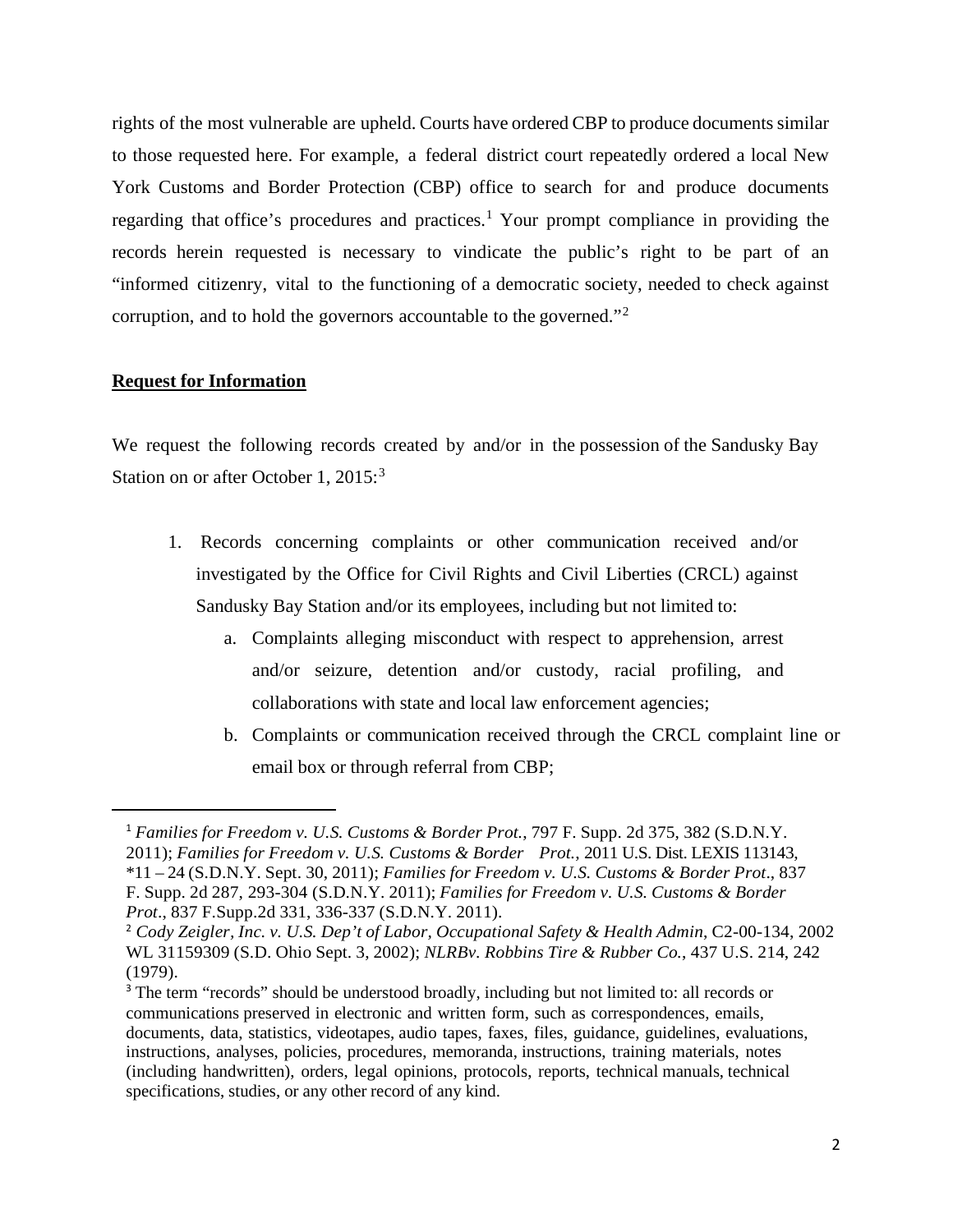- c. Statistical anomalies ("yellow flags") recognized through standing quarterly reviews of CBP by CRCL;
- d. Final conclusions or findings by CRCL relating to the Sandusky Bay Station and/or its employees.

### **Request for Fee Waiver**

The requesters additionally seek a waiver of all costs pursuant to 5 U.S.C. §  $552(a)(4)(A)(iii)$ ("Documents shall be furnished without any charge or at a [reduced] charge . . . if disclosure of the information is in the public interest because it is likely to contribute significantly to public understanding of the operations or activities of the government and is not primarily in the commercial interest of the requester."). Disclosure in this case meets the statutory criteria, and a fee waiver would fulfill congressional intent.<sup>[4](#page-2-0)</sup>

Disclosure of the records herein requested is in the public interest as it will inform the public on a matter of heightened controversy: a local Border Patrol Station's immigration enforcement policies and practices, including racial profiling and its efforts to work with local law enforcement. Given the current debate on comprehensive immigration reform, and ongoing debates over local and state law enforcement's cooperation with federal immigration enforcement, few issues are more important to the public. CBP's practices and procedures regarding racial profiling have received national attention, addressed both by Congress during the drafting of comprehensive immigration reform legislation and by the media due to the advocacy of immigrant rights groups and various lawsuits filed against CBP.[5](#page-2-1)

The requesters are non-profit advocacy organizations that have no commercial interest in this matter. *See e.g.*, 6 C.F.R. § 5.11(k)(3)(i)-(ii). The Council was established to increase public understanding of immigration law and policy, advocate for the fair and just

<span id="page-2-0"></span><sup>4</sup> *Judicial Watch, Inc. v. Rossotti*, 326 F.3d 1309, 1312 (D.C. Cir. 2003) ("Congress amended FOIA to ensure that it be liberally construed in favor of waivers for noncommercial requesters." (internal quotation omitted)).

<span id="page-2-1"></span><sup>5</sup> See, e.g., Brian Bennett, *Immigration rights groups accuse officials of racial profiling*, L.A. TIMES, Mar 13, 2013; Manuel Valdes, *ACLU Sues Border Patrol Over Alleged Racial Profiling in Pacific Northwest Border*, HUFF. POST, Apr. 26, 2012; Rebekah L. Cowell, *Raleigh church members sue feds, allege racial profiling*, INDY WEEK, Mar. 2, 2011.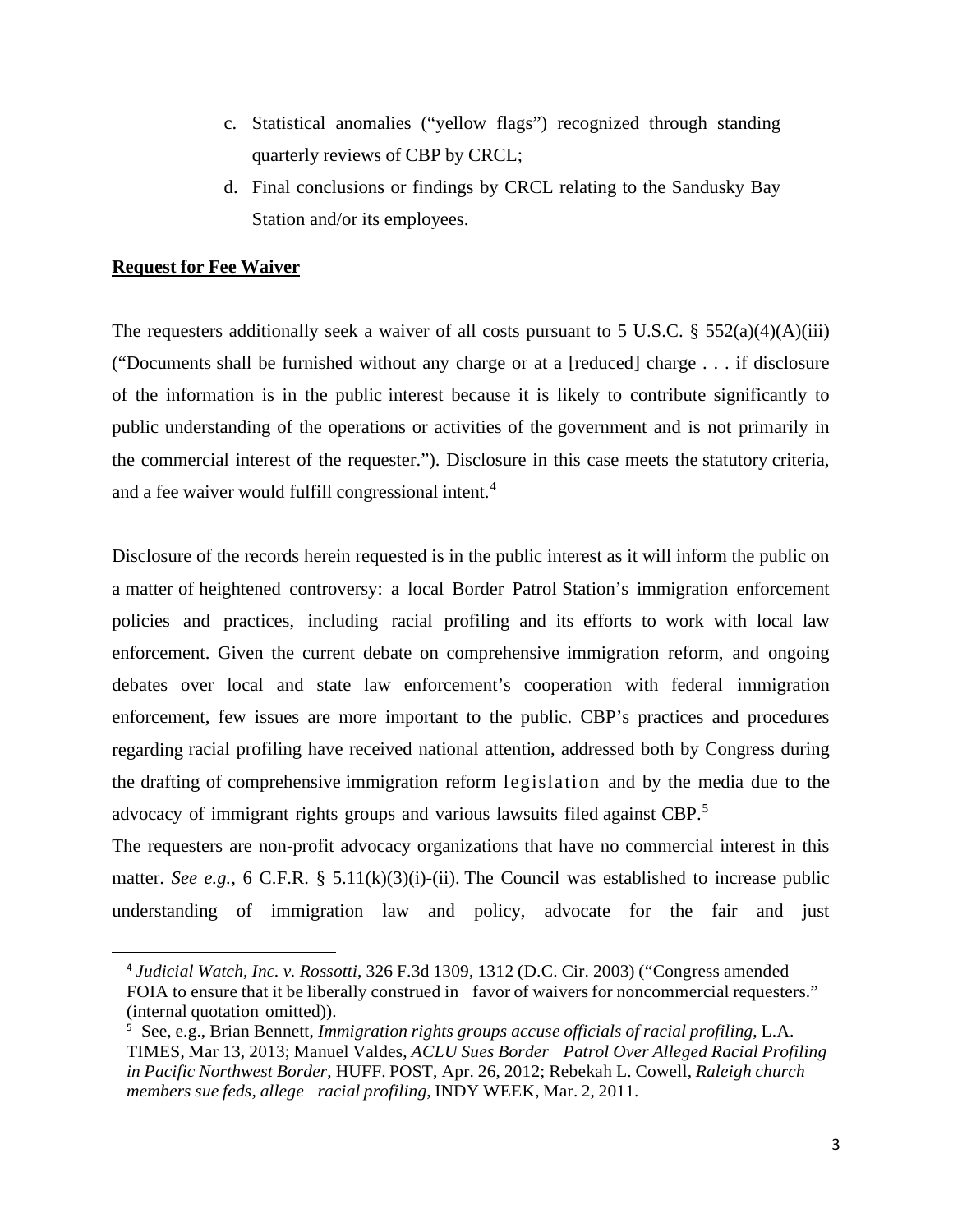administration of U.S. immigration laws, protect the legal rights of noncitizens and citizens, and educate the public about the enduring contributions of immigrants. Through research and analysis, the Council has become a leading resource for policymakers at the national, state, and local levels who seek to understand the power and potential of immigration and to develop policies that are based on facts rather than myths. The Council also seeks to hold the government accountable for unlawful conduct and restrictive interpretations of the law and for failing to ensure that the immigration laws are implemented and executed in a manner that comports with due process through the pursuit of transparency and impact litigation.  

To further its mission, the Council regularly provides information to the public based on its FOIA requests.<sup>6</sup> As with all other reports and information available on the Council's website, the information that the Council receives in response to this FOIA request will be available to immigration attorneys, noncitizens, policymakers, and other interested members of the public on its publicly accessible website free of charge. Between June 1, 2019 and the present, the Council has received more than 2.6 million pageviews from more than 1.6 million visitors.  

Advocates for Basic Legal Equality, Inc. is a legal services organization that has represented people living in poverty in individual and impact litigation for more than 50 years. Its mission is to provide high quality legal assistance in civil matters to help eligible low-income individuals and groups achieve self-reliance, and equal justice and economic opportunity. ABLE's Agricultural Worker and Immigrant Rights practice group provides a range of free legal services to immigrant workers across Ohio, including representation in civil rights, wage theft, immigration, employment discrimination, sexual harassment, housing, and education cases.

To further its mission, ABLE has defended and increased immigrants' rights through legal representation and education, policy advocacy, impact litigation, and media communications. The practice group also spends considerable resources on outreach to agricultural labor camps and community legal education events. These events are directed to both client communities and stakeholder agencies and community groups. ABLE will make any information it receives as a result of this FOIA request available to its client communities, stakeholders, and interested members of the public, by publishing such information on ABLE's website and advocacy and